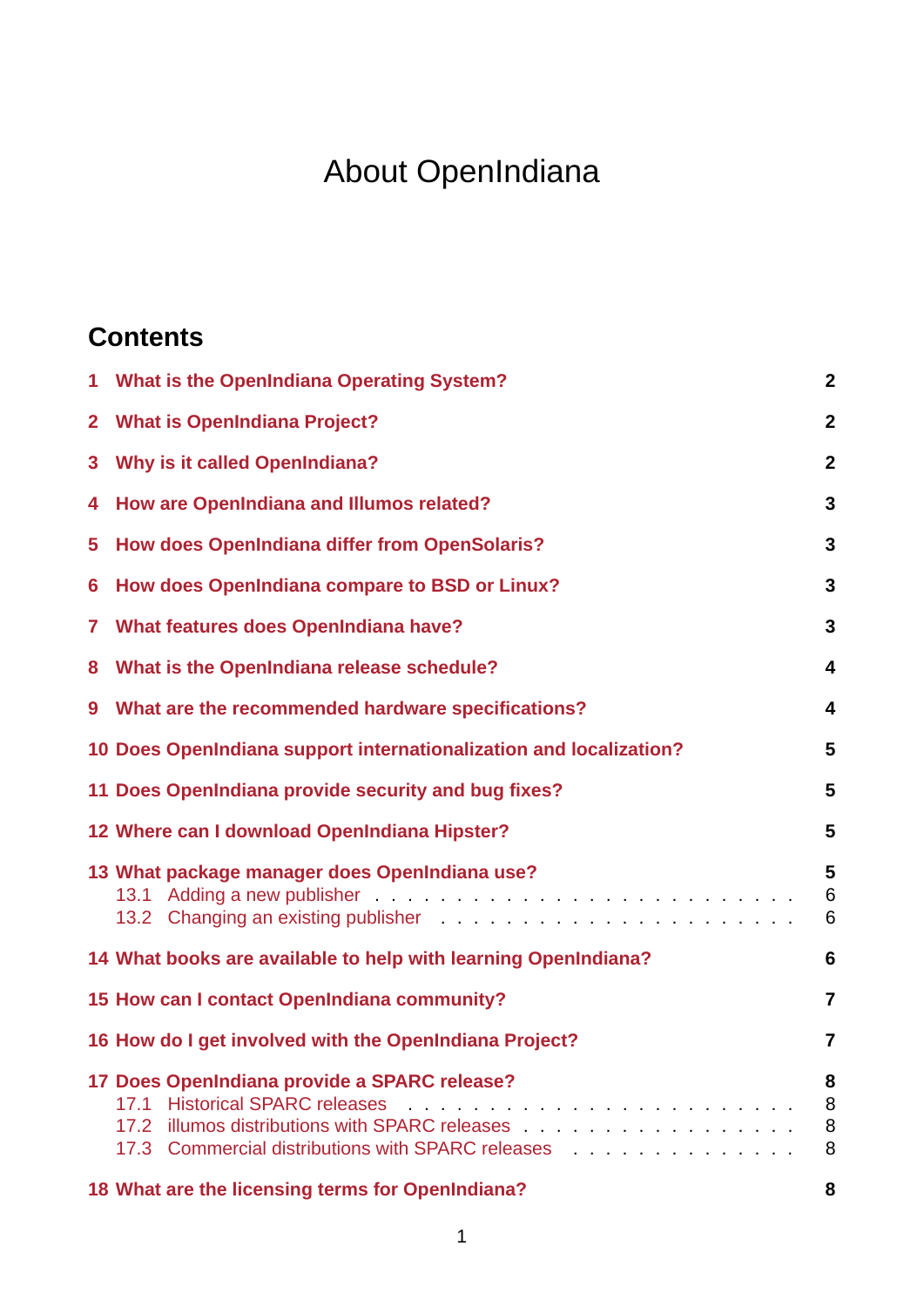# **1 What is the OpenIndiana Operating System?**

<span id="page-1-0"></span>OpenIndiana is an advanced enterprise OS from the Sun branch of the Unix-like family tree, and as such it can sometimes seem quite complex (*Spending several decades running important servers can do that to an OS!*). But with a little help and information, once you know the basics, you'll find it actually has some of the nicest and friendliest tools around. As with most Unix-like operating systems it can be completely controlled via a Command Line Interface shell, but it also supports a windowing GUI system.

From the CLI, it supports a number of different shells, the two main ones being ksh93 and Bash. It also supports the original SunOS SVR4 commands, Like the command and syntax familiar to BSD users, and a large portion of the GNU userland commands that most Linux users are familiar with. You can select any or all of those different commands from your shell configuration, giving you the envir[onment](http://en.wikipedia.org/wiki/SunOS) [you ar](http://en.wikipedia.org/wiki/SVR4#SVR4)e most happy with.

By default, the windowing GUI system is based on the popular Mate system.

OpenIndiana also has a powerful package manager, IPS, for updating and installing new software. Although powerful, it may seem complicated at first; but, help is provided in these pages.

OpenIndiana supports a wide range of popular software, including the main open source Internet server software, databases, Internet client software, development languages and tools and more. The Popular Software provides some links and notes about some of the community favorites, but many more are supported. In addition to the Hipster IPS repositories, OpenIndiana can also use the SFE and pkgsrc package repositories which provide additional software options.

# **2 What is OpenIndiana [Pro](http://sfe.opencsw.org/)je[ct?](https://pkgsrc.joyent.com/)**

<span id="page-1-1"></span>The OpenIndiana project is the open source community which develops, maintains, and supports the OpenIndiana distribution, an Illumos based Unix-like operating system derived from OpenSolaris. The purpose of the OpenIndiana Project is to ensure the continued availability of an openly developed distribution based on OpenSolaris. The OpenIndiana project is also a contin[uation of the co](https://en.wikipedia.org/wiki/OpenIndiana)llaborative eff[ort and c](https://en.wikipedia.org/wiki/Illumos)ommunity spirit of the OpenSolaris project.

For a comprehensive history of the OpenSolaris project, see Jim Grisanzio's OpenSolaris timeline.

# **[3 W](https://jimgrisanzio.wordpress.com/opensolaris/)hy is it called OpenIndiana?**

<span id="page-1-2"></span>OpenIndiana obtains its name from Project Indiana, an open source effort by Sun Microsystems (now Oracle Corporation) to produce OpenSolaris, a community developed Unix-like distribution based on Sun Solaris. Project Indiana was led by Ian Murdock, founder of the Debian Linux Distribution.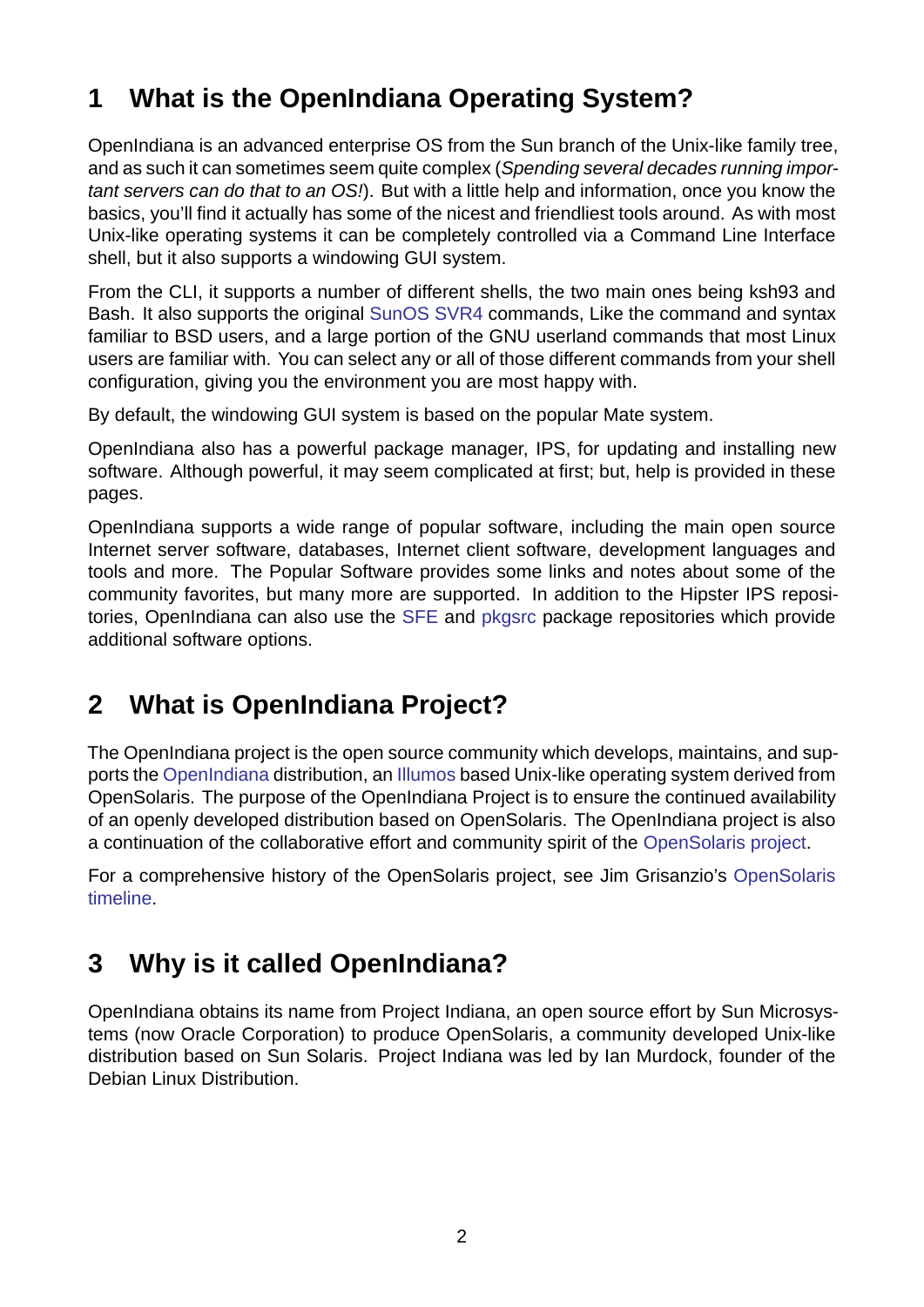### **4 How are OpenIndiana and Illumos related?**

<span id="page-2-0"></span>The Illumos project is the open source community which develops, maintains, and supports illumos-gate, the core software used by the OpenIndiana distribution. Similar to a BSD src tree, illumos-gate includes the illumos kernel, along with many of the device drivers, core libra[ries, and system](https://illumos.org) utilities.

[To form a c](https://github.com/illumos/illumos-gate)omplete distribution, the OpenIndiana project combines illumos-gate with oi-userland, and with other free and open-source software. This melding of software from many different open-source projects is similar to how Linux distributions use the Linux kernel along with software from the GNU and various other open source projects.

### **5 How does OpenIndiana differ from OpenSolaris?**

<span id="page-2-1"></span>Some of the differences between OpenIndiana and OpenSolaris can be characterized as follows:

- Sun's OS/NET consolidation (closed by Oracle) has been replaced with illumos-gate.
- Many of the original OpenSolaris software consolidations have been reorganized into a single oi-userland consolidation.
- Oracle's Sun Studio has been replaced with the open source GNU GC[C compiler.](https://github.com/OpenIndiana/illumos-gate)
- XVM (XEN) has been replaced with the illumos-kvm port.

#### **NOTE:**

OpenIndiana Hipster's transition from Sun Studio to GCC has resulted in a discontinuance of C++ ABI compatibility with previous releases of OpenIndiana, Oracle Solaris, and OpenSolaris.

### **6 How does OpenIndiana compare to BSD or Linux?**

<span id="page-2-2"></span>All of these operating systems follow the Unix paradigm and contain tools and commands which bear a similar resemblance, although specific feature sets and command usage may be dissimilar. If you are coming to OpenIndiana from either BSD or Linux, you will quickly learn these differences. In no time at all, you'll feel right at home working with OpenIndiana's tools and commands.

# **7 What features does OpenIndiana have?**

| Feature       | <b>Description</b>                                        |
|---------------|-----------------------------------------------------------|
| <b>ZFS</b>    | <b>ZFS File System and Volume Manager</b>                 |
| <b>DTrace</b> | <b>Dynamic Tracing Framework - (System Introspection)</b> |
| Crossbow      | <b>Network Virtualization and Resource Control</b>        |
| <b>SMF</b>    | <b>Service Management Facility</b>                        |
| <b>FMA</b>    | <b>Fault Management Architecture</b>                      |

<span id="page-2-3"></span>OpenIndiana contains the following enterprise class features and more: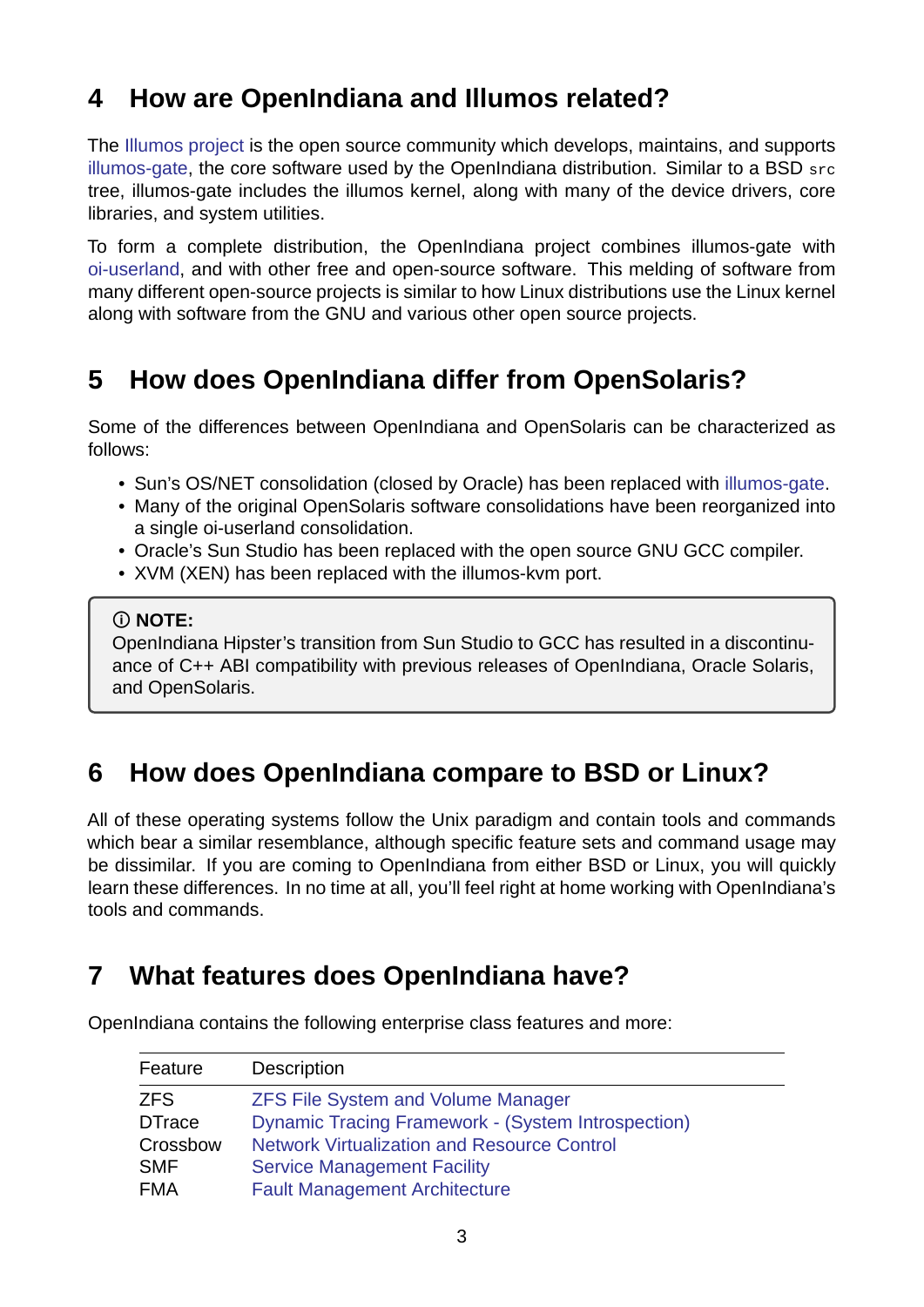| Feature                      | Description                                                                                                               |
|------------------------------|---------------------------------------------------------------------------------------------------------------------------|
| <b>COMSTAR</b><br><b>KVM</b> | Common Multiprotocol SCSI TARget - (ISCSI Target Framework)<br>Kernel Virtual Machine - (Operating System Virtualization) |
| Zones                        | <b>OS Level Virtualized Application Containers</b>                                                                        |
| <b>Time-Slider</b>           | <b>Automated ZFS Snapshots and Rollbacks</b>                                                                              |
| <b>RBAC</b>                  | <b>Role-Based Access Control</b>                                                                                          |
| <b>IPMP</b>                  | <b>IP Network Multipathing</b>                                                                                            |
| <b>DLMP</b>                  | Data Link Multipathing                                                                                                    |

### **8 What is t[he OpenIndiana](http://www.c0t0d0s0.org/2013-03-21/less-known-solaris-features-data-link-multipathing.c0t0d0s0) release schedule?**

<span id="page-3-0"></span>Approximately every six months, the OpenIndiana project releases a snapshot of the Hipster rolling release branch. Ideally suited for both workstations and servers, simply choose the installer type which best serves your needs.

| Workstation | Server                                                               |
|-------------|----------------------------------------------------------------------|
|             | Live installer (Gnome desktop) Text installer (command line console) |

#### **NOTE:**

- The legacy oi-dev-151x branch is no longer maintained.
- While upgrades to Hipster are possible, the most trouble free method is to perform a clean install.

#### **CAUTION:**

Hipster is a rapid development branch where software versions are frequently updated. While every package is tested to ensure stability, caution is nevertheless warranted when deploying Hipster into mission critical production environments.

# <span id="page-3-1"></span>**9 What are the recommended hardware specifications?**

| CPU | Disk Space                          | Memory (RAM) |
|-----|-------------------------------------|--------------|
|     | 64 Bit 20GB (or more) 2GB (or more) |              |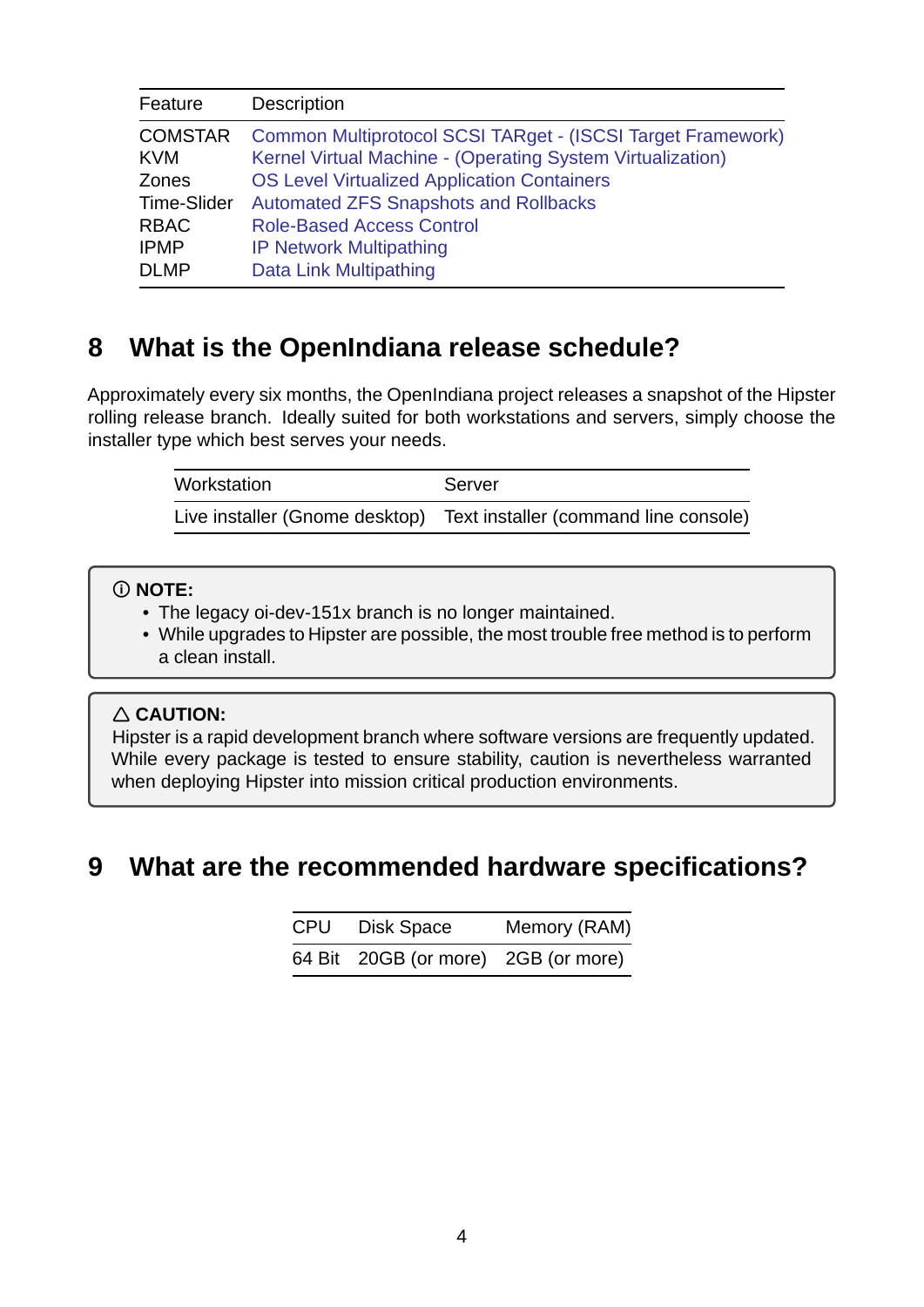#### **NOTE:**

- For the best performance (and to reduce the possibility of disk swapping), allocate 4GB RAM or more.
- For desktops, ensure total system memory (RAM + swap) are at least 4GB or greater.
- The default size of the OpenIndiana swap file is 50% of installed memory.
	- **–** Minimum and maximum default swap allocations are 512MB and 32GB respectively.

# **10 Does OpenIndiana support internationalization and localization?**

<span id="page-4-0"></span>Yes, when installing OpenIndiana, you may choose from 47 different keyboard layouts and 22 different languages.

# **11 Does OpenIndiana provide security and bug fixes?**

<span id="page-4-1"></span>Yes, absolutely. For the actively maintained Hipster rolling release, the OpenIndiana project seeks to ensure all known flaws are quickly mitigated. For this effort to succeed, we ask our user base to diligently bring security and bugfix concerns to our attention by submitting a ticket with the OpenIndiana Bug Tracker.

# **12 Whe[re can I download](https://www.illumos.org/projects/openindiana/issues) OpenIndiana Hipster?**

<span id="page-4-2"></span>Primary download mirror (London, England):

- ISO's and USB Images
- Torrents

Alternate mirrors (Asia, Europe, and North America)

• [OpenInd](http://dlc.openindiana.org/torrents)[iana Mirrors](http://dlc.openindiana.org/isos/hipster)

### **NOTE:**

Fo[r detailed information](../handbook/openindiana-download-mirrors.md) about creating a bootable OpenIndiana DVD or USB flash drive, please consult the following sections of the OpenIndiana Handbook:

- Creating a bootable OpenIndiana DVD
- Creating a bootable OpenIndiana USB flash drive

# **13 [What package manager does Ope](../handbook/getting-started.md#creating-a-bootable-openindiana-usb-flash-drive)nIndiana use?**

<span id="page-4-3"></span>OpenIndiana uses the network based Image Packaging System (IPS). For those coming to OpenIndiana from BSD or Linux, the IPS package manager will be an easy transition. You may also continue to use the legacy pkgadd/pkgrm commands.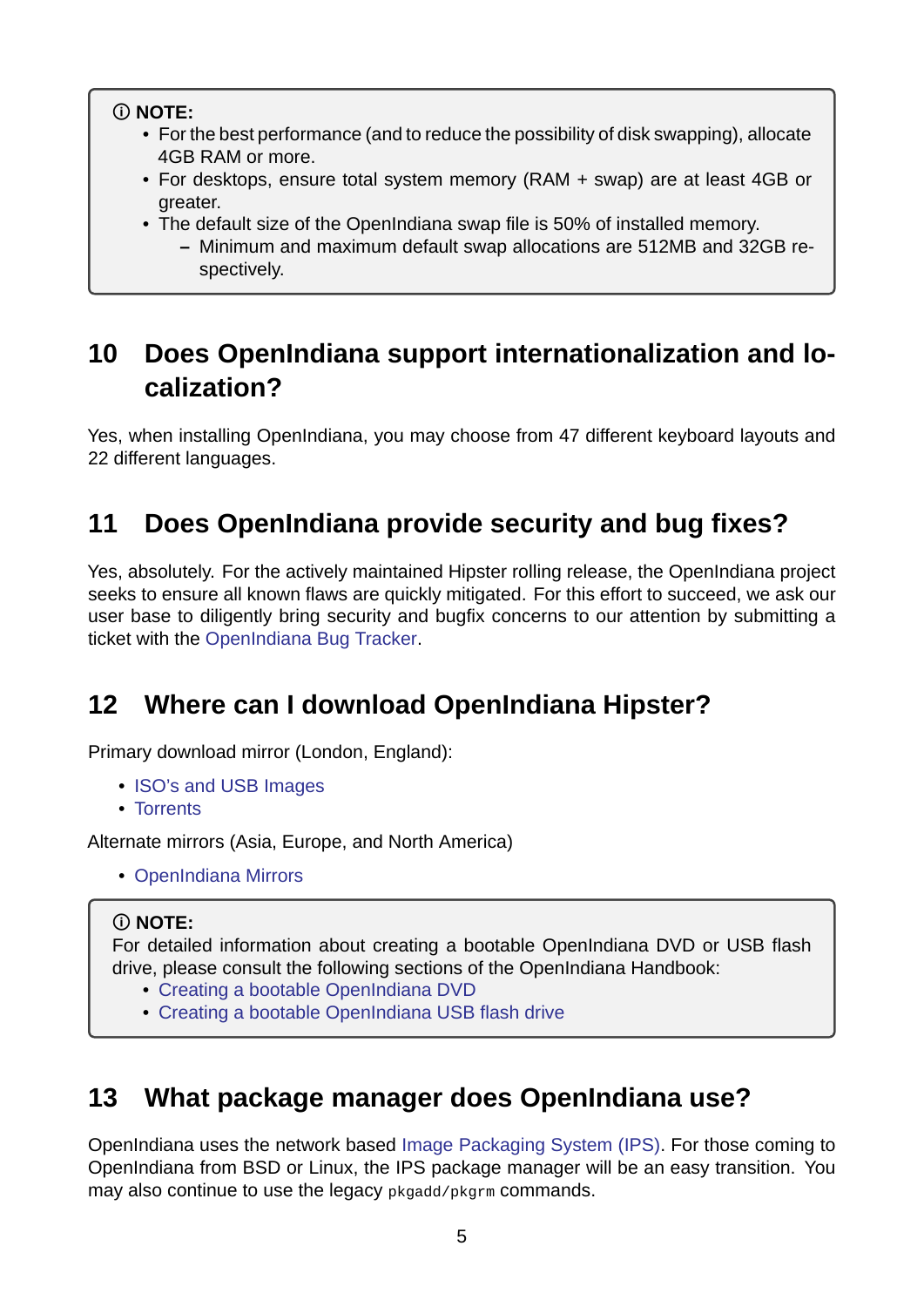### **NOTE:**

The OpenIndiana distribution provides a basic set of packages, along with some extras. There are also 3rd party repositories which provide additional packages. If you wish to contribute by helping to expand package availability, please read further down about how to get involved with the OpenIndiana project.

The following IPS repositories are available:

| <b>Repository Name</b> | <b>Repository URL</b>                              | Description                                  |
|------------------------|----------------------------------------------------|----------------------------------------------|
| openindiana.org        | https://pkg.openindiana.org/<br>hipster            | Hipster primary package<br>repository        |
| hipster-encumbered     | https://pkg.openindiana.org/<br>hipster-encumbered | Hipster encumbered license<br>packages       |
| localhostoih           | http://sfe.opencsw.org/loca<br><b>Ihostoih</b>     | 3rd party Spec Files Extra<br>(SFE) packages |

### **13.1 Adding a new pu[blisher](http://sfe.opencsw.org/localhostoih)**

```
pkg set-publisher -g repository_url repository_name
```
### **13.2 Changing an existing publisher**

pkg set-publisher  $\setminus$ 

<span id="page-5-1"></span> $-G$  http://pkq.openindiana.org/hipster-2015 \

g https://pkg.openindiana.org/hipster openindiana.org

For further information about using the IPS pkg command consult the Getting Started section of the OpenIndiana Handbook as well as the pkg1 man page included with OpenIndiana Hipster.

### **14 What books are available to help with learning OpenIndiana?**

<span id="page-5-2"></span>There are several resources which will assist you with learning to use OpenIndiana. While somewhat dated now, these resources are largely still relevant.

- Pro OpenSolaris
	- **–** A gentle and well written introduction to OpenSolaris. It weighs in at 250 pages.
- OpenSolaris Bible
	- **–** [A much larg](http://www.bookfinder.com/search/?keywords=1430218916&new=&used=&ebooks=&classic=&lang=en&st=sh&ac=qr&submit=)er and more comprehensive reference book of nearly 1000 Pages.
- The illumos bookshelf
	- **–** [Updated for il](http://www.bookfinder.com/search/?keywords=0470385480&new=&used=&ebooks=&classic=&lang=en&st=sh&ac=qr&submit=)lumos, the illumos bookshelf consists of several original OpenSolaris advanced administration and development titles.
- [OpenSolaris 2009.06](https://illumos.org/books/) Docs
	- **–** Originally released by the OpenSolaris project, this collection consists of over 40 titles ranging from development to systems administration.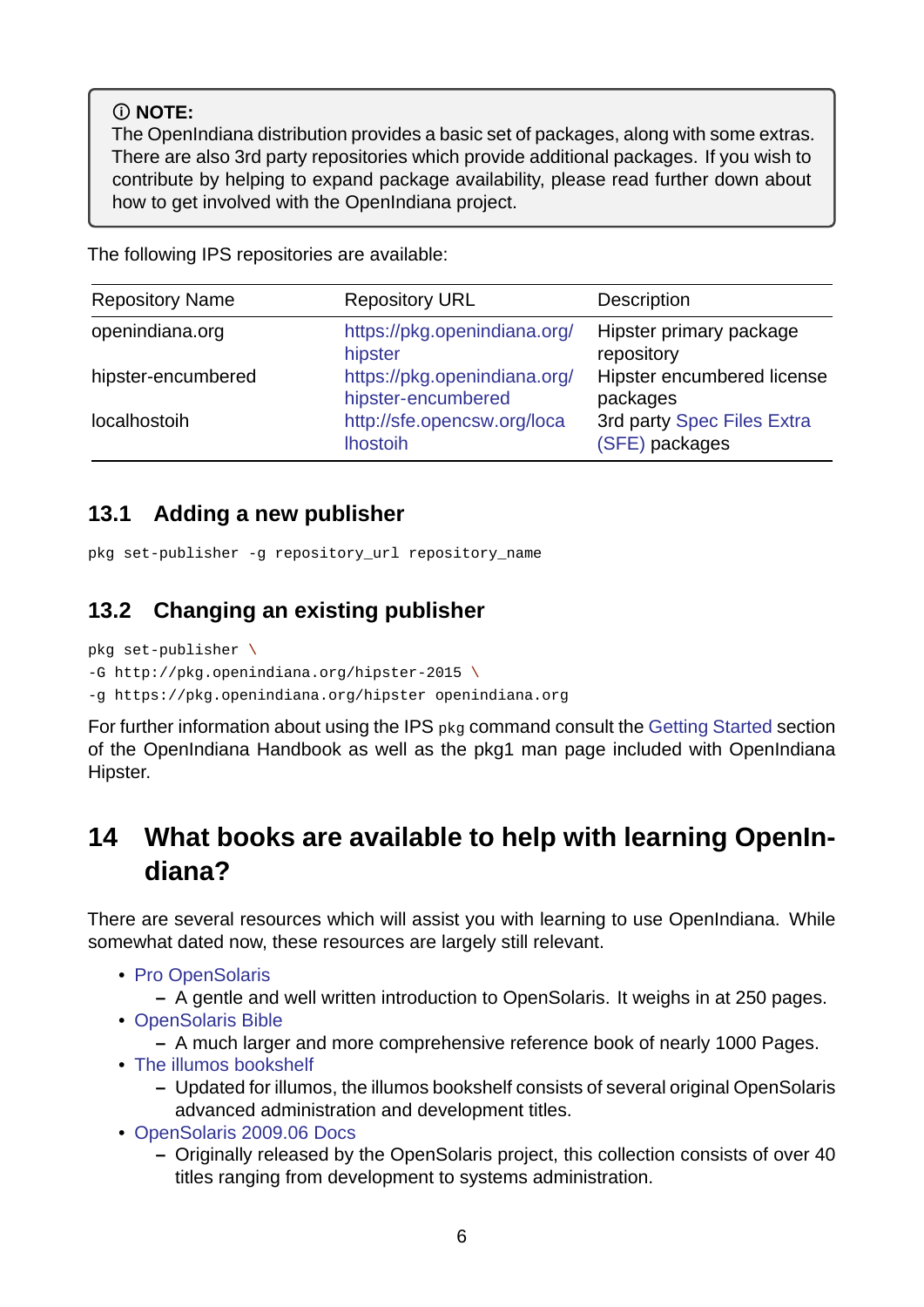### **NOTE:**

An effort currently exists within the OpenIndiana community to review these books and provide errata. A longer term goal is to use the errata to revise and condense these titles into a significantly smaller collection which more closely follows the current development state of OpenIndiana Hipster.

The documentation team is also working to produce an updated OpenIndiana handbook as well as task based tutorials. If you wish to participate in this effort, please indicate your interest via the IRC channels or the mailing lists.

### **15 How can I contact OpenIndiana community?**

<span id="page-6-2"></span><span id="page-6-0"></span>There are several IRC channels and mailing lists, where you can discuss OpenIndiana and ask your questions to the wider community.

| Resource                                                                                      | <b>URL</b>                                                                                                       |
|-----------------------------------------------------------------------------------------------|------------------------------------------------------------------------------------------------------------------|
| <b>General Discussion IRC channel</b><br>Development IRC channel                              | #openindiana on irc.libera.chat<br>#oi-dev on irc.libera.chat                                                    |
| <b>General OpenIndiana Discussion Mailing</b><br>List<br>OpenIndiana Development Mailing List | https://openindiana.org/mailman/listinfo/ope<br>nindiana-discuss<br>https://openindiana.org/mailman/listinfo/oi- |
| <b>illumos Mailing Lists</b><br>OpenIndiana Bug Tracker                                       | dev<br>https://illumos.org/docs/community/lists/<br>https://www.illumos.org/projects/openindia                   |
| illumos Bug Tracker                                                                           | na/issues<br>https://www.illumos.org/projects/illumos-<br>gate/issues                                            |

Below is a list of OpenIndiana community resources you may find helpful:

### **16 How do I get involved wit[h the OpenIndiana Project?](https://www.illumos.org/projects/illumos-gate/issues)**

<span id="page-6-1"></span>OpenIndiana is a community-based project, it relies on contributions from the community. There are different aspects of the project and opportunities to contribute.

Below is a brief overview of different ways to get involved in the project. In addition, there is a more specific list of existing tasks. If you are interested in working in one of these areas or if you have further questions please do not hesitate to get in touch with us.

Our small community is always happy to welcome new users and contributors:

- present y[ourself so we get to](../dev/existing-tasks.md) know each other,
- ask all the questions you have in mind,
- report anything that seems unclear to you,
- share any project idea you would like to develop.

Overview of recurring technical tasks at the OpenIndiana Project

• Maintaining packages to OpenIndiana itself or to additional software repositories, like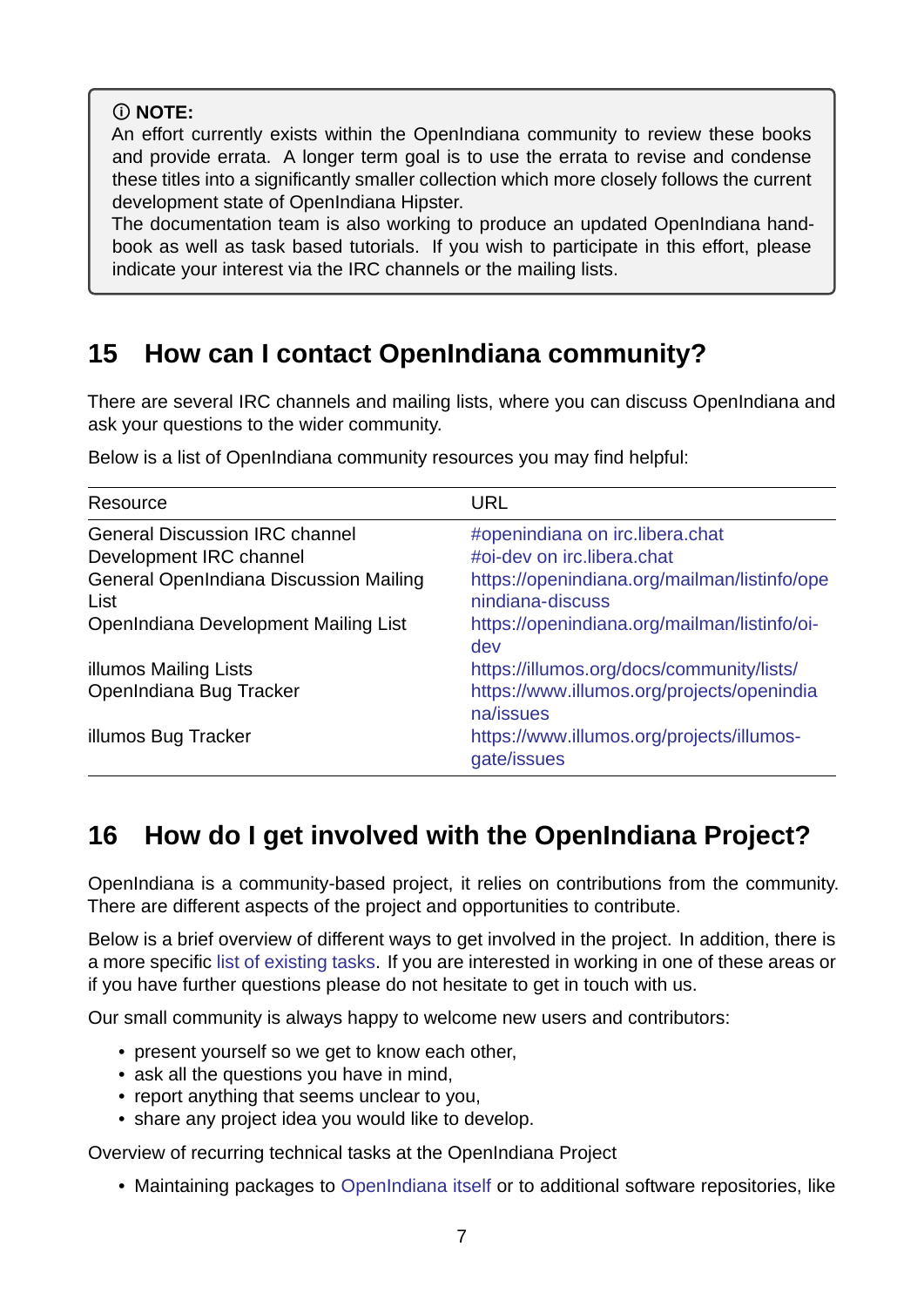#### SFE.

- Release management and testing.
- Developing code specific to OpenIndiana.
- [Bug](http://sfe.opencsw.org/) fixing and bugs triage, QA
- Project infrastructure maintenance, coordination with mirrors.
- Operating mirrors.
- Monitoring and handling security issues.
- Website and wiki maintenance

There are also non-technical ways to contribute:

- Reporting issues you find.
- Create artwork for OpenIndiana.
- Writing documentation or just blogging about OpenIndiana.
- [Maintaining trans](https://www.illumos.org/projects/openindiana/issues)lations of OI-specific software and documentation.

Just ask on the IRC channels or mailing lists about how you may contribute.

# **17 Does [OpenIndiana provi](#page-6-2)de a SPARC release?**

<span id="page-7-0"></span>OpenIndiana Hipster is not currently available for the SPARC platform.

In regards to the creation of a SPARC port of OpenIndiana Hipster, there have been periodic discussions on the OpenIndiana mailing lists. If you would like to see SPARC become a supported platform, please help us by joining the OpenIndiana community.

### **17.1 Historica[l SPARC releases](https://openindiana.org/mailman/listinfo)**

<span id="page-7-1"></span>In 2009, the OpenSolaris project released an OpenSolaris text install ISO, and much more recently, there was work done by Adam Glasgall who produced an unofficial SPARC text install ISO based on oi-dev-151-a8.

### **[17.2 illu](http://neutron-star.mit.edu/OpenIndiana_Text_SPARC.iso)mos distributions with SPARC releases**

<span id="page-7-2"></span>The following illumos based distributions are known to support the SPARC platform:

- Dilos
- OpenSCXE
- Tribblix

### **17.3 [Comme](http://opensxce.org)rcial distributions with SPARC releases**

<span id="page-7-3"></span>For production use on modern SPARC hardware, there is also commercial Oracle Solaris

# **18 What are the licensing terms for OpenIndia[na?](https://www.oracle.com/solaris/solaris11/index.html)**

OpenIndiana is composed of software from multiple different sources, each with its own licensing terms.